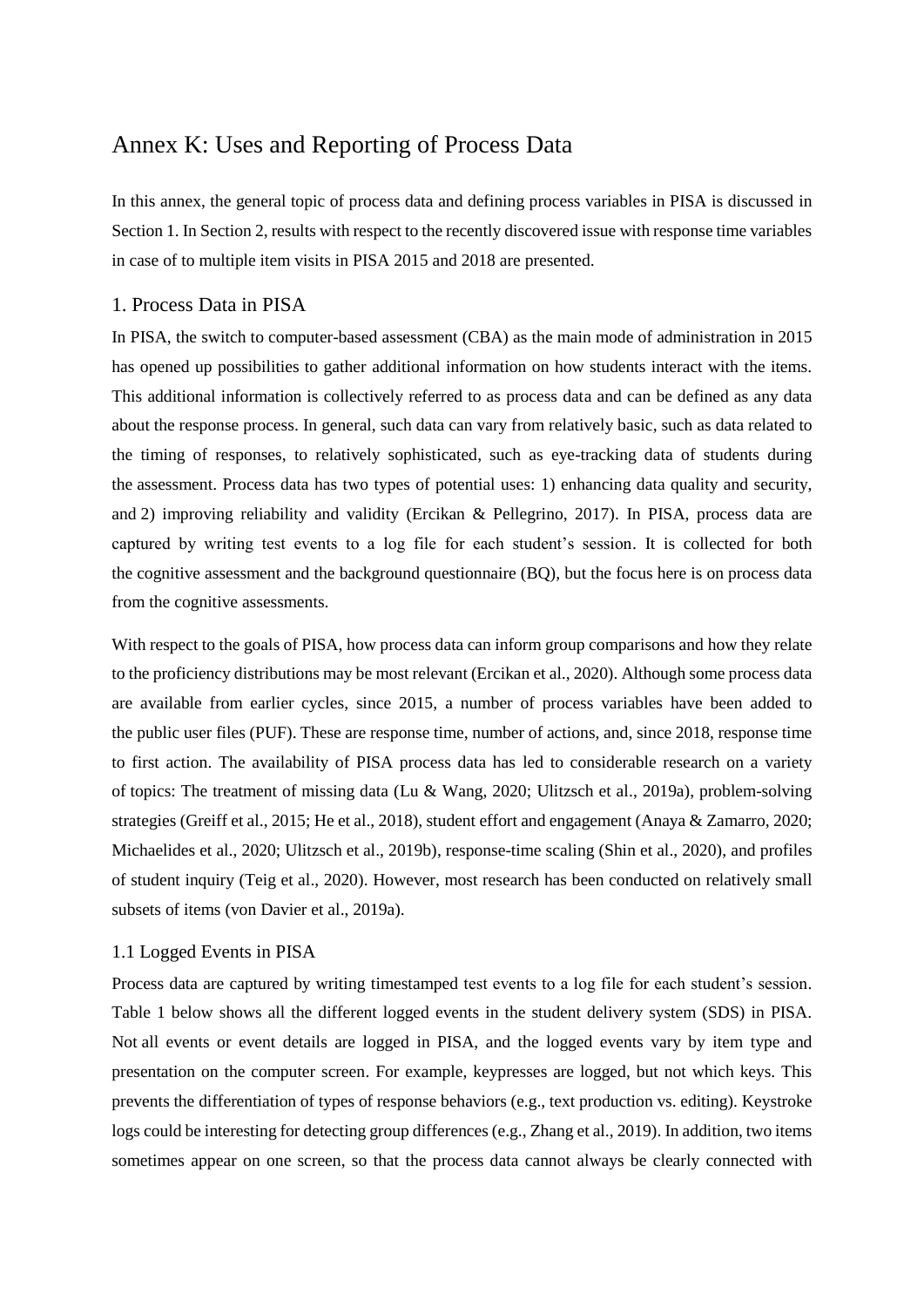an individual item. It also needs to be mentioned that the log files can be large and noisy. For example, there are cases in PISA were test administrators needed to move students to a different computer due to technical problems and would either restart the test entirely or fast-forward them to the place where they left off. Fixing and merging log files in these cases is not straightforward.

| breakoff        | 12. paste                     |
|-----------------|-------------------------------|
| 2.<br>change    | 13. PSReadyToScore            |
| 3.<br>click     | 14. PSscored                  |
| 4.<br>copy      | 15. questionLoaded            |
| 5.<br>cut       | 16. run_simulation            |
| 6. dblclick     | 17. scoreNowResult            |
| 7. drop         | 18. scoring                   |
| 8.<br>keypress  | 19. selectionevent            |
| 9.<br>move      | 20. selectWord                |
| 10. onItemBegin | 21. stimulusAndQuestionLoaded |
| 11. onItemEnd   | 22. stimulusLoaded            |

*Table 1 Alphabetic List of Logged Events in PISA SDS*

### 1.2 Defining Process Variables

For PISA, a distinction can be made between the process of *creating* new variables from process data and *publishing* new process variables in the PUF. Creating new variables from process data is complex, and, across the field of educational measurement, this complexity is only beginning to be understood. While there are plenty of guidelines for quality assurance of raw and scored item responses (e.g., item analysis, distractor analysis, rater agreement), the literature on standards of practice for creating process variables and their quality assurance is limited. With its growing expertise in this area, ETS has determined that creating new process variables requires a solid QC process with the elements listed below:

- 1. The computer code that produces the variable + documentation (e.g., Javascript, Python, SAS, R)
- 2. Properties of new process variables (e.g., mean, SD, distribution)
- 3. Relations with existing variables (e.g., crosstables, correlations, scatter plots)

Process variables are derived from the event data in the log. Derivation of the variable is complex, involving an exploration of the event data to define the variable and the development and checking of the computer code to calculate the variable for each test log. Errors can arise in the logic used to define the variable or the code written to calculate it. Each of the above steps needs review to ensure data accuracy. The quality control for each process variable should also include the collection of evidence to support the validity of the meaning assigned to the derived variable.

## 2. Updated Timing Variables in PISA 2015 and 2018

This section turns from a general discussion of process variables to a review of a specific process variable: time spent on an item. In 2020, it was found that the item-level response time (RT) variable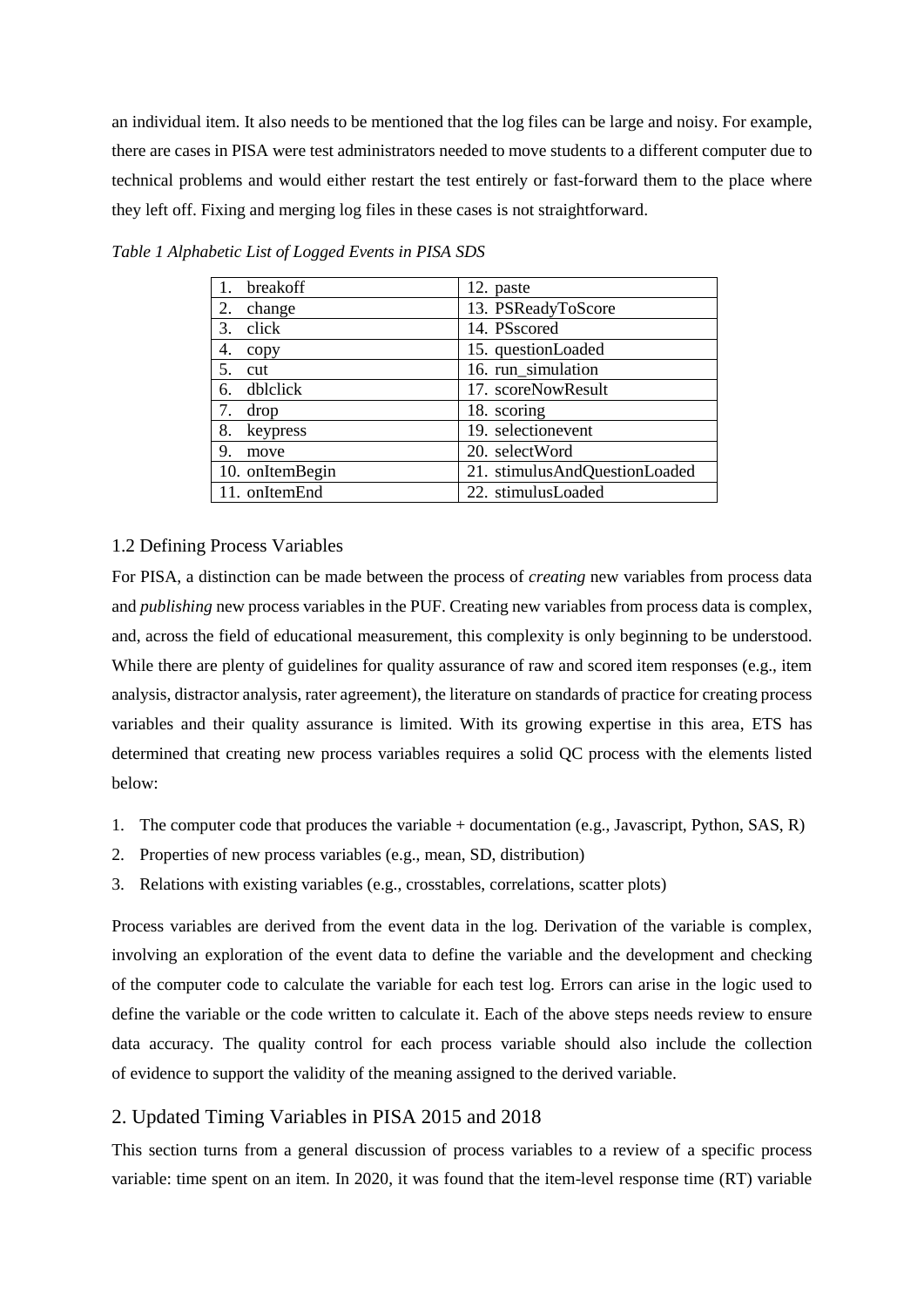, as reported for the cognitive items in the PUF for PISA 2015 and 2018, was the time spent on the last visit to an item. However, since students are able to move back and forth among items within a unit, this variable does not always equal the total time spent on an item. Total time spent is the timing information of greatest interest to researchers who will use the PUF. The difference between time spent on last visit and total time has an impact on reported results with respect to timing. Furthermore, derived timing variables were used in the conditioning model in PISA 2018, and, therefore, this could have impacted the reported plausible values.

To illustrate that the definition of RT is not straightforward, the next section discusses how response time data is defined. Then, the impact of multiple item visits on reported summary statistics of timing variables is discussed. Since the re-analysis of the 2015 data is still ongoing at the time of this writing, results for 2018 are presented only. In addition, the impact on reported plausible values in PISA 2018 is discussed.

## 2.1 Defining Response Time Variables

 $\overline{a}$ 

When investigating the reported RT variables in the 2015 and 2018 PUF, it was found that defining a response time variable at the item level is not necessarily straightforward, and there are multiple ways to do it. For example, recalling Table 1, RT can be defined as the difference between timestamps of an item beginning and ending event:  $T($ onItemEnd $) - T($ onItemBegin). However, three events typically occur after onItemBegin: stimulusLoaded, questionLoaded, and stimulusAndQuestionLoaded. It is reasonable to say that students can only start working on the item once these are done. These events create differential overhead depending on the computer, the size of stimulus and question, and the number of item visits. An alternative definition would be to use the difference between timestamps of the last item loading event and an item ending: T(onItemEnd) – T(stimulusAndQuestionLoaded). However, the student delivery system (SDS) in 2015 and 2018 allowed students to click on next before stimulusAndQuestionLoaded, which can result in negative RT.

Based on these differences, a distinction was made between the duration of an item and the item-level RT (reported as *TT* or *total time* in the additional PUF<sup>1</sup>). The *duration* includes all the overhead time, including introduction screens, loading events, and (automated) scoring events. The RT variable *TT* does not include this overhead. With students being able to visit items multiple times within a unit, multiple timing variables can be defined. In addition, process variables related to item visits, actions, and scoring can be defined. The list of variables is shown in Figure 1, and the highlighted variables are those included in the additional PUF. Except duration of unit, all variables listed are defined at the item level. With these variables, several crosschecks can be defined for quality control purposes (e.g., sum

<sup>1</sup> This additional PUF, *cognitive items total time/visits data file*, was uploaded on the PISA website in September 2020 for PISA 2018 and on [\(http://www.oecd.org/pisa/data/2018database/\)](http://www.oecd.org/pisa/data/2018database/) and in November 2020 for PISA 2015 (http://www.oecd.org/pisa/data/2015database/).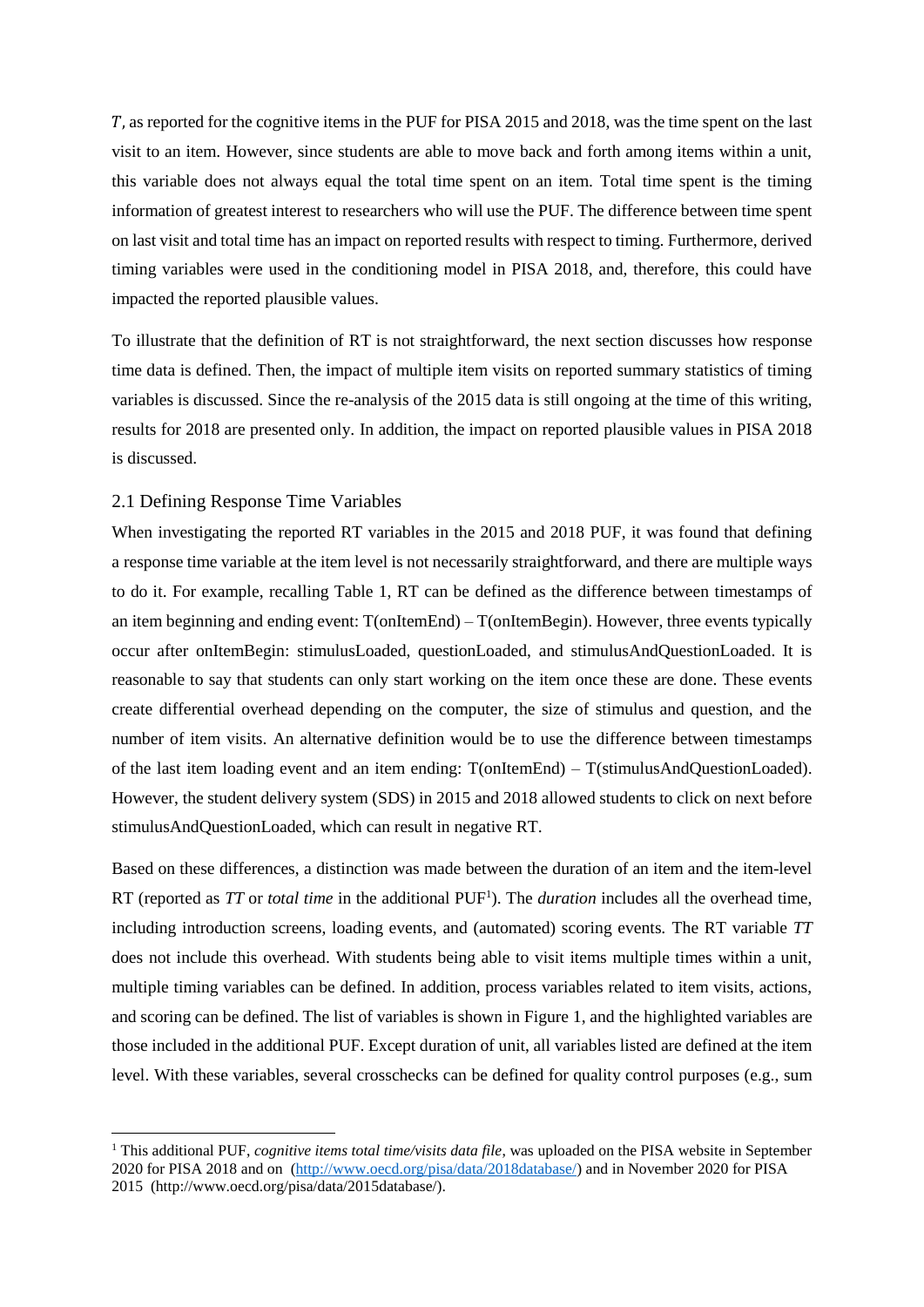of item duration is smaller than or equal to unit duration). In addition, these variables may be aggregated to provide useful summaries (e.g., total number of revisits, score changes).

*Figure 1 List of new process variables (highlighted variables are part of the additional PUF)*

| Timing:  |                                           |
|----------|-------------------------------------------|
| 1.       | Duration of unit                          |
| 2.       | Duration across all item visits           |
| 3.       | Duration of first item visit              |
| 4.       | Response time across all item visits (TT) |
| 5.       | Response time on first item visit         |
| б.       | Response time to first action             |
| Visits:  |                                           |
| 7.       | Number of item visits $(V)$               |
| 8.       | Number of short item visits $(< .5s)$     |
| Actions: |                                           |
| 9.       | Number of actions across all item visits  |
| 10.      | Number of actions on first item visit     |
| Scoring  |                                           |
| 11.      | Score change across multiple item visits  |

# 2.2 Impact on Timing Results in PISA 2018

Since the timing issue is related to multiple item visits, this section illustrates the extent to which multiple item visits were observed. Figure 2 below shows the log frequency of the number of item visits across math, reading, science, and global competence across all participants (*n* = 551,930). Even after taking the logarithm, there seems to be an exponential decrease in the frequency with increasing item visits.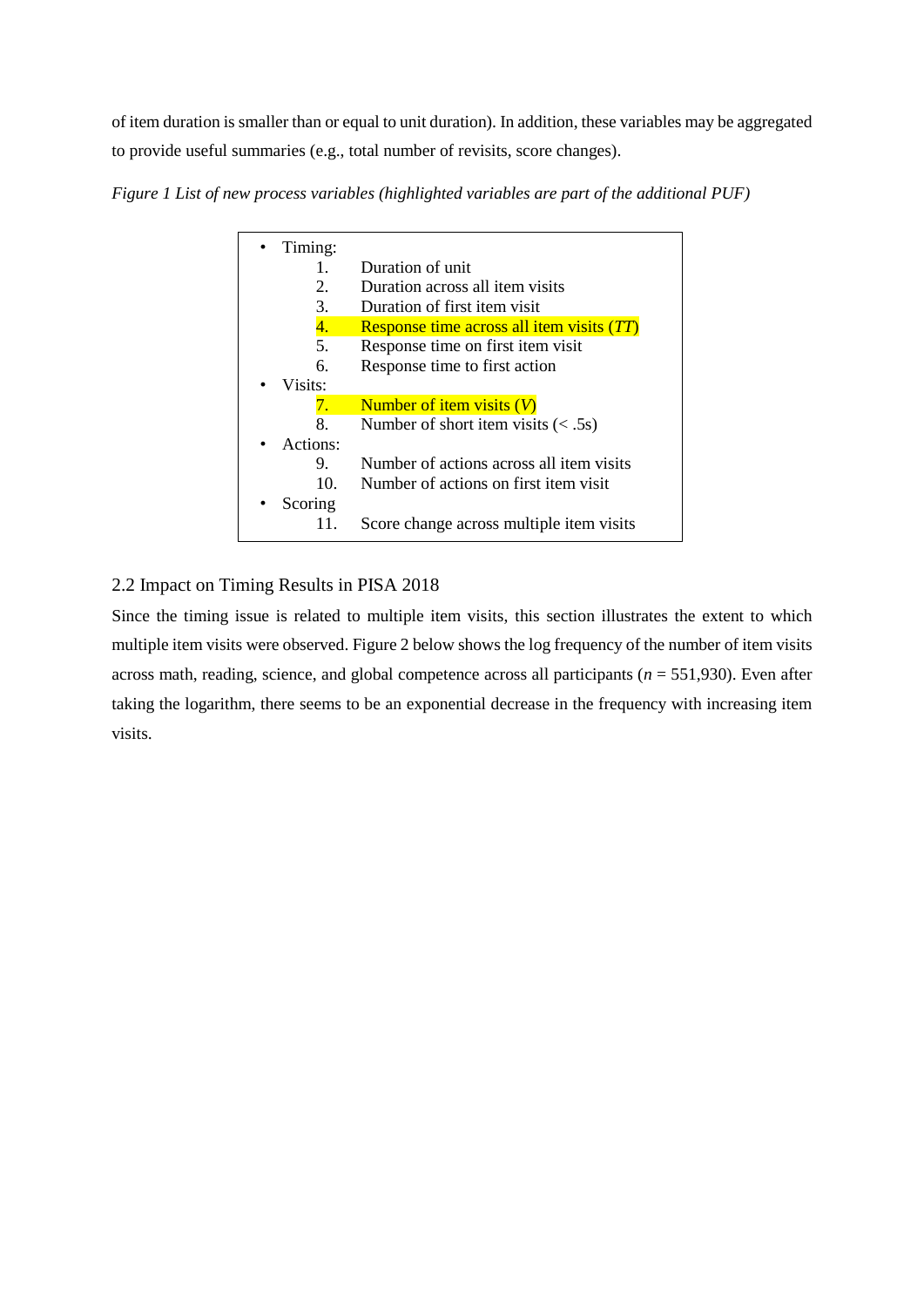*Figure 2 Log frequency of number of item visits across math, reading, and science in 2018 (n = 551,930)*



Table 2 shows the percentages of the frequency distribution of the number of item visits in 2018. The data comprises 551930 students and 47278588 item visits. Overall, in 93% of the cases, items were visited only once, and the originally published RT variable, time on last visit, or *T,* is not affected. However, in 7% of the cases, items were visited multiple times, and the RT variable *T* is affected.

| Number of Item Visits | Percentage | <b>Cumulative Percentage</b> |
|-----------------------|------------|------------------------------|
|                       | 93.0       |                              |
|                       | 5.0        |                              |
|                       |            | - 99.-                       |
|                       | 0.3        |                              |
|                       | O. l       |                              |
| More than 5           |            |                              |

*Table 2 Distribution of Number of Item Visits in 2018*

Figure 3 shows the distributions of the medians of the two RT variables per item for each participating country/economy across domains. The solid black line shows the distribution using the old definition (time on last visit, *T* in the original PUF), and the dashed red line shows the distribution for the total time across all visits using the new definition (*TT* in the additional PUF). It can be seen that with the new definition, median RT is larger across domains with the exception of reading fluency. This is because the SDS for reading fluency did not allow students to go back to previous items.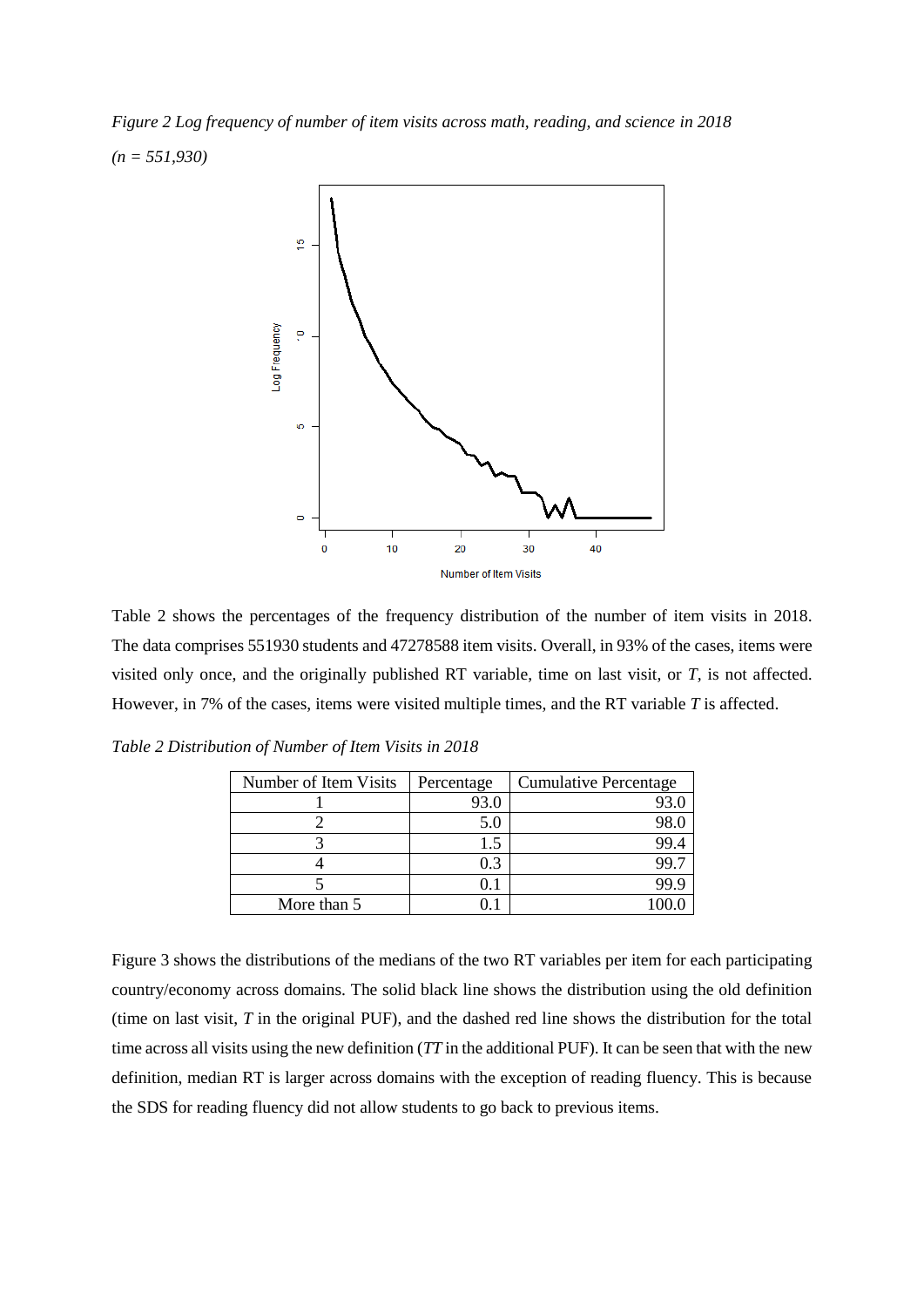

*Figure 3 Distributions of median response time per item for different domains across all participants*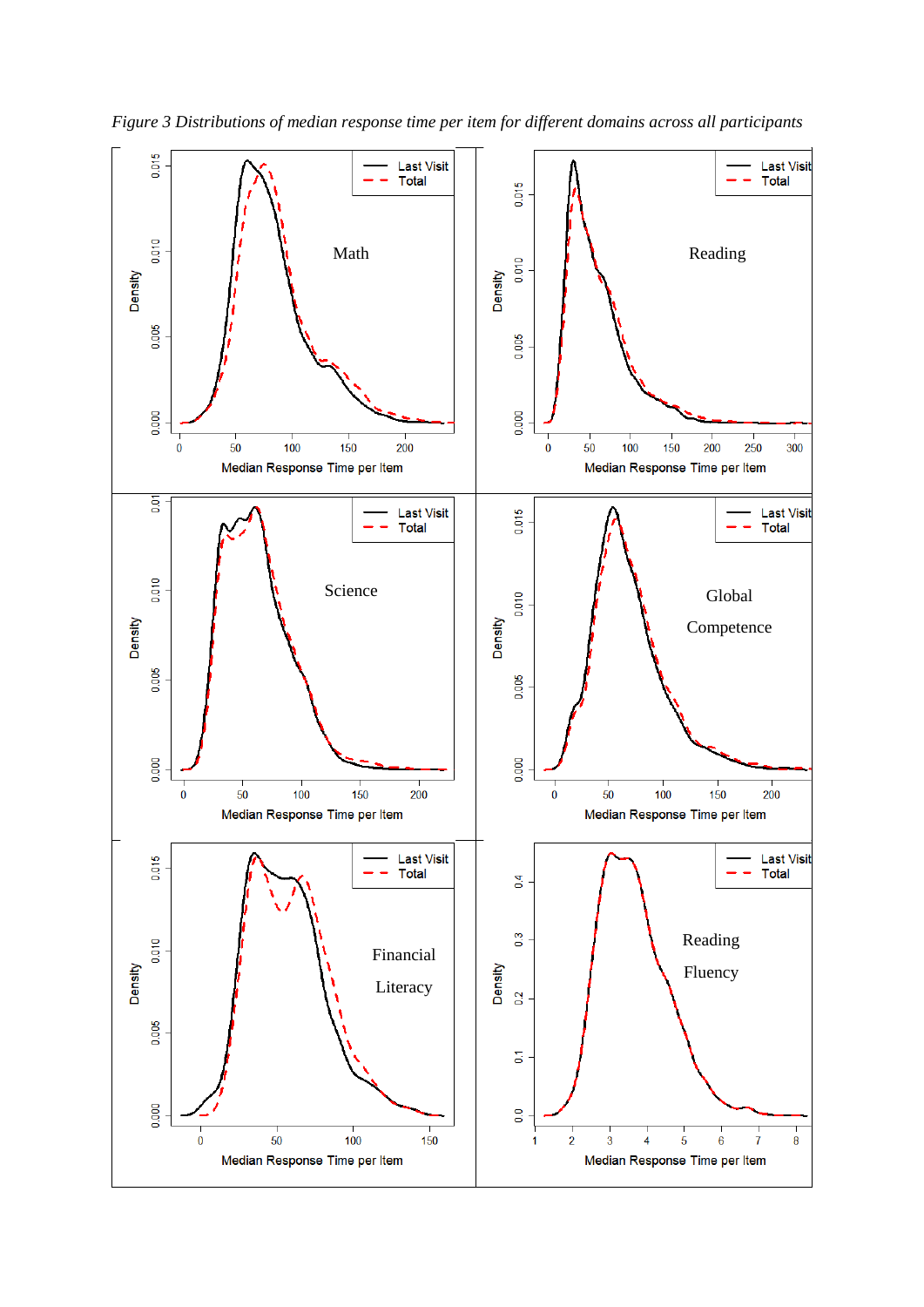Based on the figures above, the overall impact does not appear to be large. However, when checking the median RT for different numbers of visits, more substantial differences are exposed. As shown in Table 3, the difference between median RT based on last visit (*T*) and median RT based on total (*TT*) is very large in the case of more than one visit (21s vs. 94s), even though this difference is seen for only 7% of responses. In addition, there is a noticeable change in the biserial correlation of item score and log RT in case of multiple item visits between RT based on the last visit and total (-.05 vs. 02). These results are aggregated across countries and items, so it cannot be ruled out that other differences in magnitude and direction may be found at different levels of analysis.

*Table 3. Median RT and Biserial Correlation Between Item Score and Log RT Based on Last Visit and Total for Single and Multiple Item Visits for Math, Reading, and Science in PISA 2018*

|             |            | Median RT  |       | Biserial Corr. |       |  |
|-------------|------------|------------|-------|----------------|-------|--|
| Item Visits | Percentage | Last Visit | Total | Last Visit     | Total |  |
| Single      | 93.0       | 48s        | 48s   | .13            | . 14  |  |
| Multiple    | 7.0        | 21s        | 94s   | $-.05$         | .02   |  |
| Overall     | 00.00      | 46s        | 51s   | .08            |       |  |

## 2.3 Impact on Plausible Values in PISA 2018

 $\overline{a}$ 

In PISA 2018, aggregated timing variables in the form of person-level RT deciles were incorporated in the population modelling in generating plausible values<sup>2</sup>. Hence, it is important to evaluate the impact of including the new timing variables in the generation of model-based plausible values, and the inferences on group statistics. This section describes the methods used to investigate the impact and the results. More details about how the RT data were processed and how they were included in the population modelling can be found in Annex H of the PISA 2018 technical report.

First, four countries were identified based on the difference in values between the timing variables  $T$ (last visit) and  $TT$  (total). Three countries/economies with substantial differences were identified and one country with relatively small differences was selected as a reference. Second, it was found that the procedure for computing the RT deciles had to be updated, as it did not fully incorporate the multistage adaptive testing (MSAT) design for reading.

These changes resulted in a set of updated PVs based on updated timing variables with  $TT$  replacing  $T$ and an updated procedure for deriving the person-level RT deciles. These updated PVs were carefully compared against the published PVs for the four selected countries/economies and selected subgroups.

<sup>2</sup> Those derived person-level RT decile variables were not included in the 2018 PUF. In PISA 2015, response time variables were not modeled in the population modeling, so "impact on plausible values" is only relevant for PISA 2018.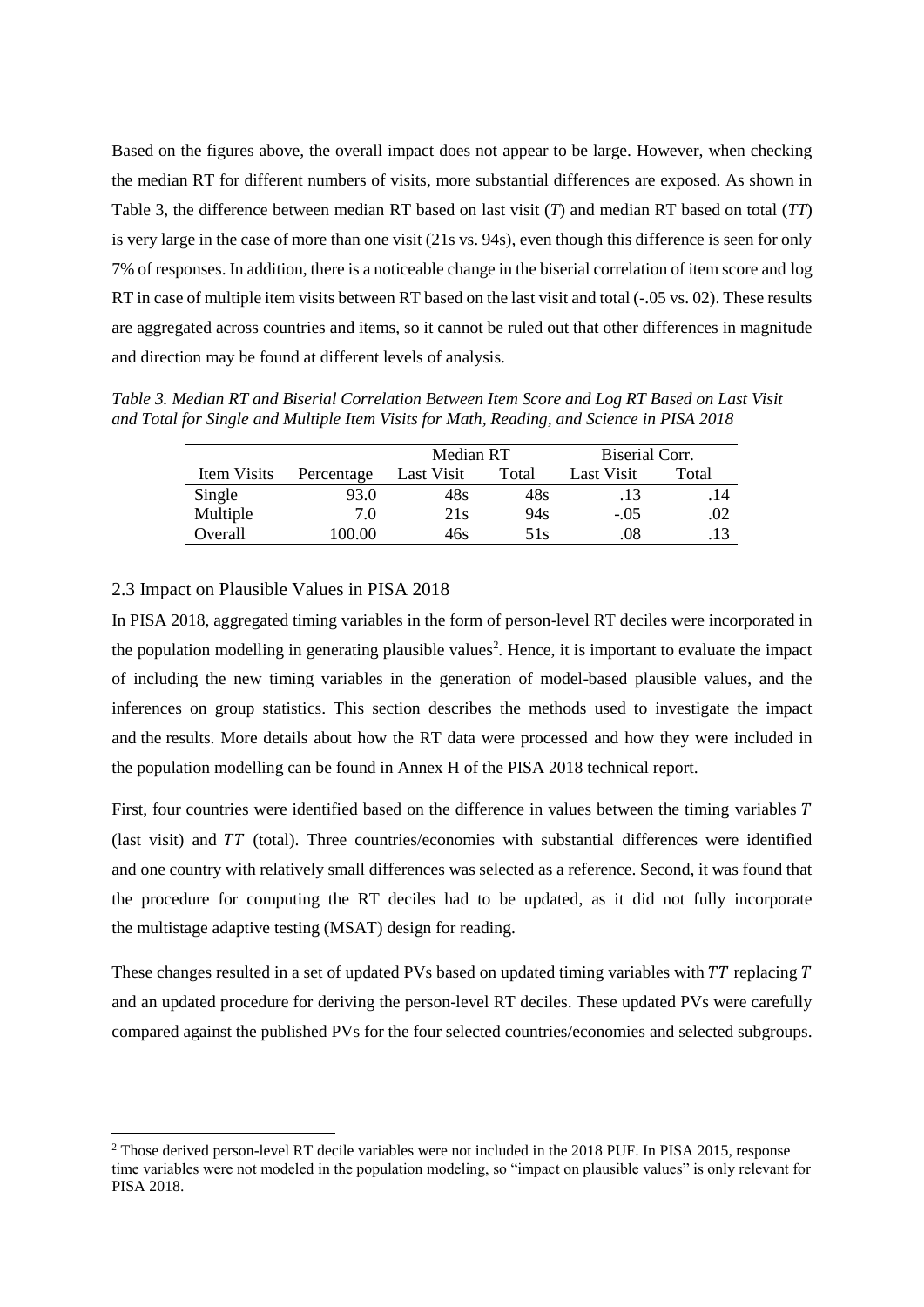#### *2.3.1 Methods*

To identify countries for further investigation, the following variables were used:

- Item-level RT  $(T$  and  $TT)$ ;
- Number of item visits;
- Number of rapid responses;
- Person-level RT deciles.

In the comparison of PVs of selected countries, the following statistics were compared:

- Country-level summary statistics;
- Within-country subgroup summary statistics;
- Correlations among published and updated PVs.

On a theoretical basis, country-level summary statistics (e.g., mean and standard deviation) are not expected to change with the updated timing variables, because these are essentially determined by the international scaling model, not the country-level conditioning model. That is, in the item-response theory (IRT) model used to create the international PISA scale, the first three moments of the latent distribution are estimated for each country (e.g., von Davier et al., 2019b). This ability variable is then regressed on the conditioning variables. However, if subgroups differ in how they relate to the updated timing variables (e.g., females tend to go back more often to previous items than males), then differences in subgroup statistics may occur.

The difference between published PVs and updated PVs can be defined for each student  $i$  and PV  $u$  by

$$
D_{iu} = PV_{iu, pub} - PV_{iu,upd},
$$

The mean difference across multiple imputations is then

$$
\overline{D} = \frac{1}{U} \sum_{i=1}^{U} \overline{D}_{u},
$$

where  $\overline{D}_u = \frac{\sum_{i=1}^N w_i D_{iu}}{\sum_{i=1}^N w_i}$  $\frac{\sum_{i=1}^{i=1} w_i v_{ii}}{\sum_{i=1}^{N} w_i}$ , the weighted mean difference for each pair of PVs and *U*, the number of imputations, equals 10. Generally, there are two sources of variance in the results: sampling variance and imputation (or measurement error) variance. If the differences in group statistics between published and updated PVs are within the margin of error due to sampling and imputation, then it can be argued that there is no need to update the published PVs. A confidence interval (CI) for the mean difference that reflects the sampling or imputation error can be constructed as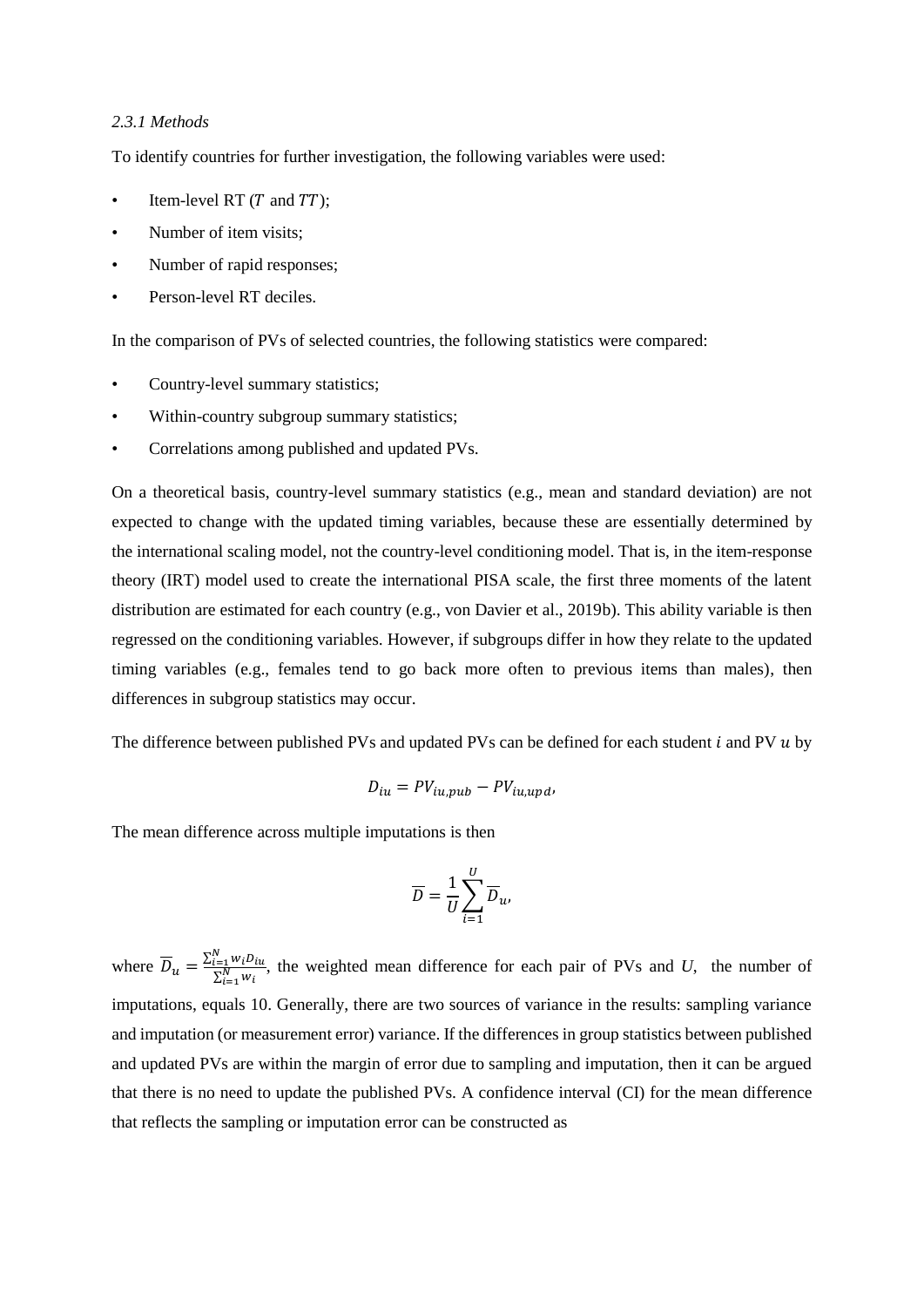$$
CI = \overline{D} \pm Z_{1-\frac{\alpha}{2}} \times S(\overline{D}),
$$

where  $Z_{1-\frac{\alpha}{2}}$  $\frac{\alpha}{2}$  is the critical value associated with the nominal level  $\alpha$  for the standard normal distribution, and  $S(\overline{D}) = \sqrt{V(\overline{D})}$  is the standard error due to sampling or imputation associated with the difference in PVs. If the confidence interval does not contain zero, then the difference can be considered outside the margin of error. In evaluating the differences, 95% CIs are used in the present analyses, and separate CIs are constructed for sampling and imputation errors. However, if many differences are tested in this way, the problem of multiple comparisons occurs, and corrections to control the false discovery rate may need to be considered.

Within each of the four countries/economies, the following grouping variables were used to study the differences in published and updated PVs for subgroups: highest education of parents (HISCED), gender (ST004D01T), number of books at home (ST013Q01TA), math imputed, and science imputed. These last two variables are used to indicate students who did not take math or science by design in PISA 2018.

Finally, checks on the relation of the  $TT$ -based deciles with the published and updated PVs were performed. This is done because the updated deciles are uncongenial to the published PVs (Meng, 1994), and this may cause different relationships if  $TT$  variables are published files but the PVs are not updated accordingly. The following eight person-level RT deciles were used in the conditioning model: Average and standard deviation (SD) of RT in the first hour for human-coded items (AVE\_1\_HUM, STD\_1\_HUM), average and SD\_ of RT in the first hour for machine-coded items (AVE\_1\_MAC, STD\_1\_MAC), average and SD of RT in the second hour for human-coded items (AVE\_2\_HUM, STD\_2\_HUM), and average and SD of RT in the second hour for machine-coded items (AVE\_2\_MAC, STD\_2\_MAC). In the comparisons, the focus is only on the averages.

#### *2.3.2 Results*

Table 4 below shows the results for published and updated PV-based means, standard deviations, and standard errors of the statistics for the four selected countries/economies—three (A, B and C) with substantial differences in values between the timing variables T (last visit) and TT (total) and one (D) with relatively small differences. The differences are generally small, with the largest difference seen in B for mathematics (423.15 vs. 421.70). However, none of the differences in means are statistically significant.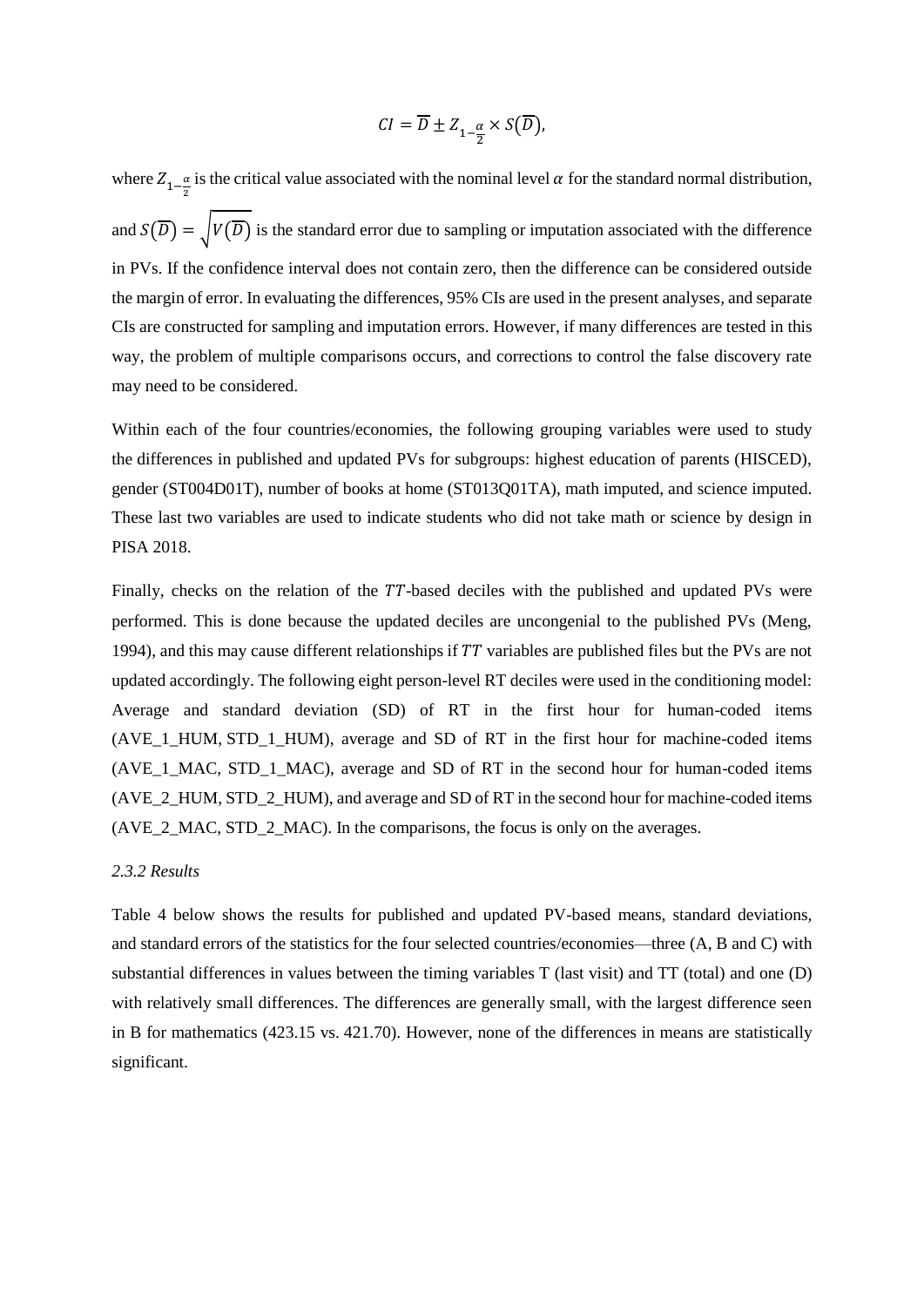|                 |           | Math      |         | Reading   |         | Science   |         |
|-----------------|-----------|-----------|---------|-----------|---------|-----------|---------|
| Country/economy | Statistic | Published | Updated | Published | Updated | Published | Updated |
| A               | Mean      | 591.39    | 591.44  | 555.24    | 555.17  | 590.45    | 591.00  |
|                 | <b>SD</b> | 80.33     | 80.26   | 87.23     | 86.96   | 83.19     | 83.46   |
|                 | <b>SE</b> | 2.52      | 2.68    | 2.75      | 2.70    | 2.67      | 2.67    |
| B               | Mean      | 423.15    | 421.70  | 386.91    | 386.93  | 397.10    | 397.25  |
|                 | <b>SD</b> | 86.96     | 87.31   | 77.33     | 77.39   | 75.72     | 75.38   |
|                 | <b>SE</b> | 1.91      | 2.03    | 1.46      | 1.45    | 1.66      | 1.63    |
|                 | Mean      | 453.51    | 454.15  | 465.63    | 465.66  | 468.30    | 468.11  |
|                 | <b>SD</b> | 88.16     | 88.72   | 87.66     | 87.92   | 83.53     | 82.87   |
|                 | <b>SE</b> | 2.26      | 2.38    | 2.17      | 2.16    | 2.01      | 2.22    |
| D               | Mean      | 500.04    | 499.87  | 498.28    | 497.93  | 502.99    | 502.52  |
|                 | SD        | 95.39     | 95.34   | 105.75    | 105.79  | 102.86    | 102.58  |
|                 | <b>SE</b> | 2.65      | 2.78    | 3.03      | 3.01    | 2.91      | 2.91    |

*Table 4 Published and Updated PV-based Means, SDs, and SEs for Selected Countries/economies*

Figure 4 below shows the percentiles (5%,25%,50%,75%, and 95%) of the distributions of the published and updated PVs for the selected four countries/economies on the three core domains. The size of the blocks indicates the 95% CI around the percentile. The percentile distributions generally match between published and updated PVs and differences tend to be small and within the standard errors.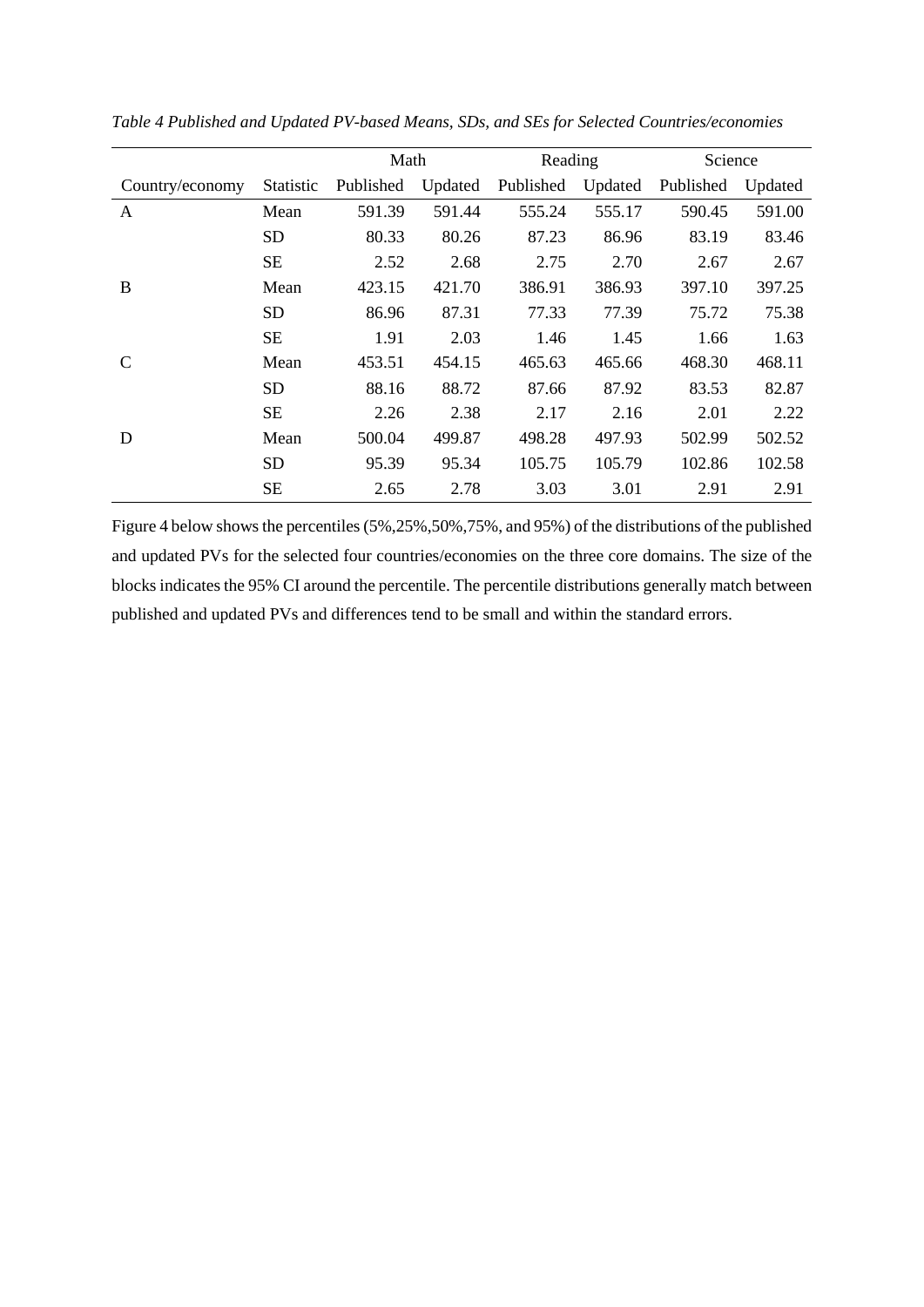

*Figure 4 Percentiles of published and updated PV distributions of selected countries/economies*

Table 5 below shows the average correlations within published PVs, within updated PVs, and between published and updated PVs. The average correlations within PVs can be interpreted as reliabilities. The largest differences in correlations are seen in mathematics for B. Generally, the differences are small (third decimal), especially for the major domain reading. The differences for the reference country D are smallest.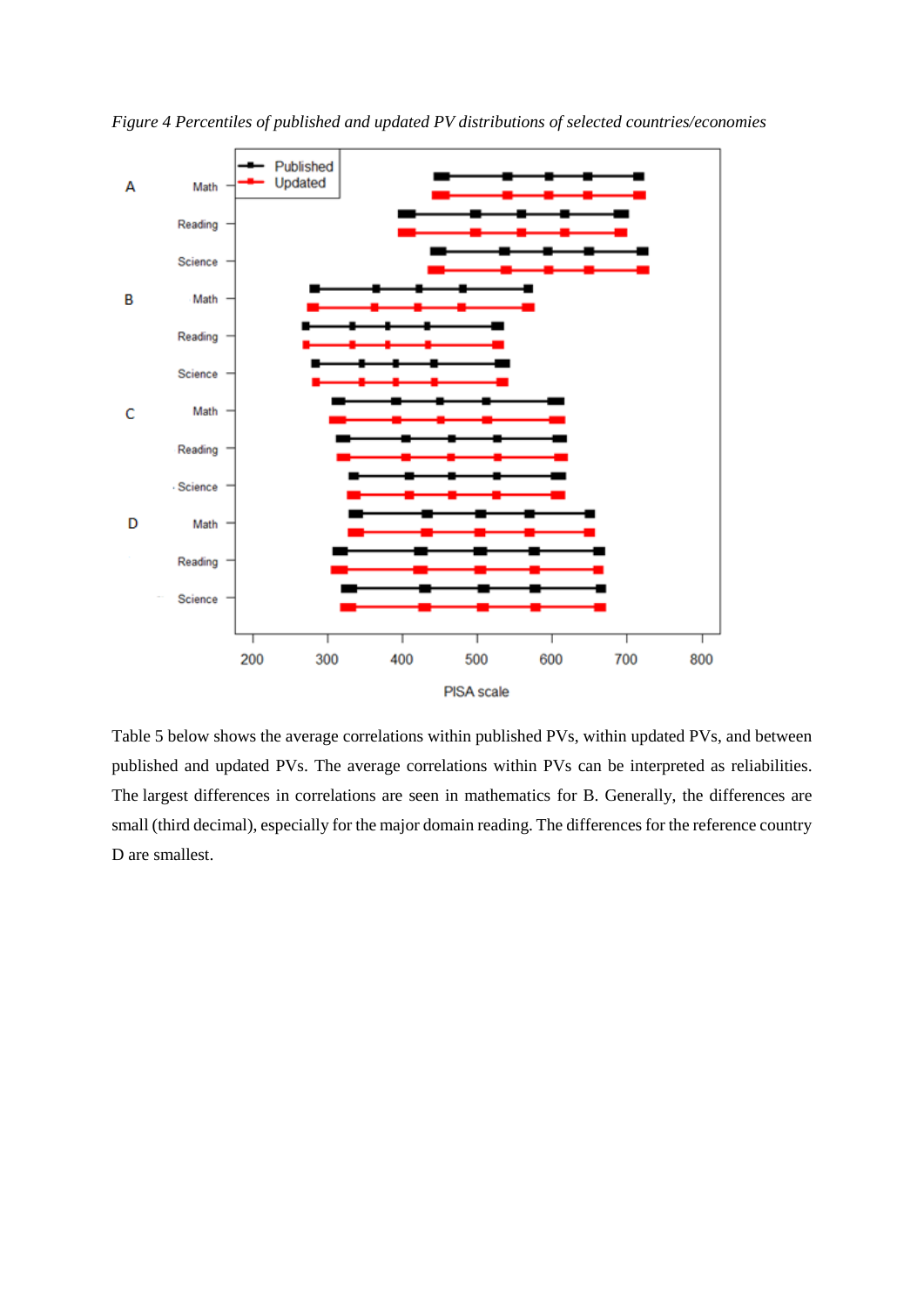| Country/economy | Correlation                      | Math  | Reading | Science |
|-----------------|----------------------------------|-------|---------|---------|
| A               | Within Published PV              | 0.837 | 0.908   | 0.870   |
|                 | Within Updated PV                | 0.841 | 0.906   | 0.870   |
|                 | Between Published and Updated PV | 0.829 | 0.906   | 0.865   |
| B               | Within Published PV              | 0.762 | 0.928   | 0.855   |
|                 | Within Updated PV                | 0.771 | 0.927   | 0.852   |
|                 | Between Published and Updated PV | 0.753 | 0.925   | 0.843   |
| C               | <b>Within Published PV</b>       | 0.851 | 0.924   | 0.877   |
|                 | Within Updated PV                | 0.854 | 0.921   | 0.877   |
|                 | Between Published and Updated PV | 0.844 | 0.921   | 0.871   |
| D               | Within Published PV              | 0.878 | 0.936   | 0.902   |
|                 | Within Updated PV                | 0.877 | 0.936   | 0.901   |
|                 | Between Published and Updated PV | 0.876 | 0.936   | 0.899   |

*Table 5 Average Correlations of Published and Updated PV for Selected Countries/economies*

Finally, Table 6 shows the summary statistics for one set of reading subscales (evaluating and reflecting, locating information, and understanding). Again, differences are generally small (<0.5).

|                 |           | Evaluate  |         | Locate    |         | Understand |         |
|-----------------|-----------|-----------|---------|-----------|---------|------------|---------|
| Country/economy | Statistic | Published | Updated | Published | Updated | Published  | Updated |
| A               | Mean      | 565.12    | 564.95  | 552.66    | 552.26  | 561.9      | 561.9   |
|                 | <b>SD</b> | 93.01     | 92.46   | 92.96     | 92.12   | 86.53      | 86.49   |
| B               | Mean      | 388.81    | 388.59  | 389.47    | 389.92  | 394.2      | 394.4   |
|                 | <b>SD</b> | 83.09     | 82.93   | 82.67     | 82.82   | 75.17      | 74.97   |
| C               | Mean      | 474.57    | 473.97  | 462.7     | 463.2   | 473.77     | 474.26  |
|                 | SD.       | 95.88     | 96.18   | 89.08     | 88.79   | 88.03      | 88.15   |
| D               | Mean      | 496.69    | 496.74  | 497.97    | 498.03  | 494.32     | 494.45  |
|                 | <b>SD</b> | 109.93    | 110.14  | 113.15    | 113.05  | 108.47     | 108.9   |

*Table 6 Summary Statistics for Reading Subscale for Selected Countries/economies*

Figure 5 displays the 95% confidence intervals for the differences in the subgroup statistics between the published and updated PVs, defined by the five grouping variables: highest education of parents (HISCED), gender (ST004D01T), number of books in the home (ST013Q01TA), math imputed, and science imputed. The left panels show the confidence intervals computed with the sampling error of the differences and the right panels show the confidence intervals computed with the imputation error of the differences. The sampling errors of the differences are generally smaller than the imputation errors of the differences. In both cases, however, only one out of the 228 confidence intervals flags a significant result: For the group of students in B with 11-25 books, the difference in math between published and updated PV is significant.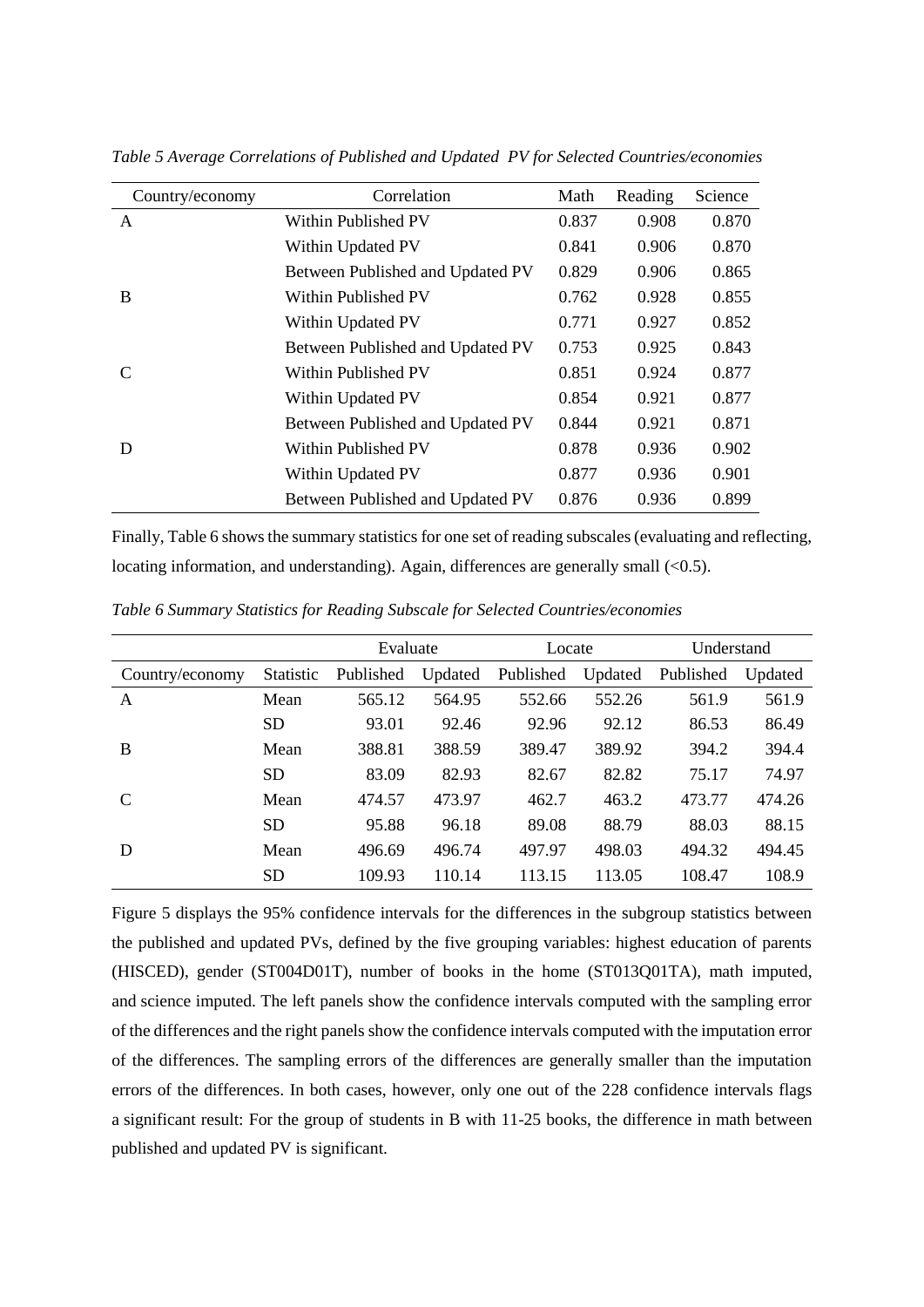*Figure 5 95% CIs for differences in subgroup statistics between published and updated PVs (left: with sampling error, right: with imputation error)*



**Reading - CI with Sampling Error** 



Unweighted sample size





**Reading - CI with Imputation Error** 





Difference

**Science - CI with Imputation Error**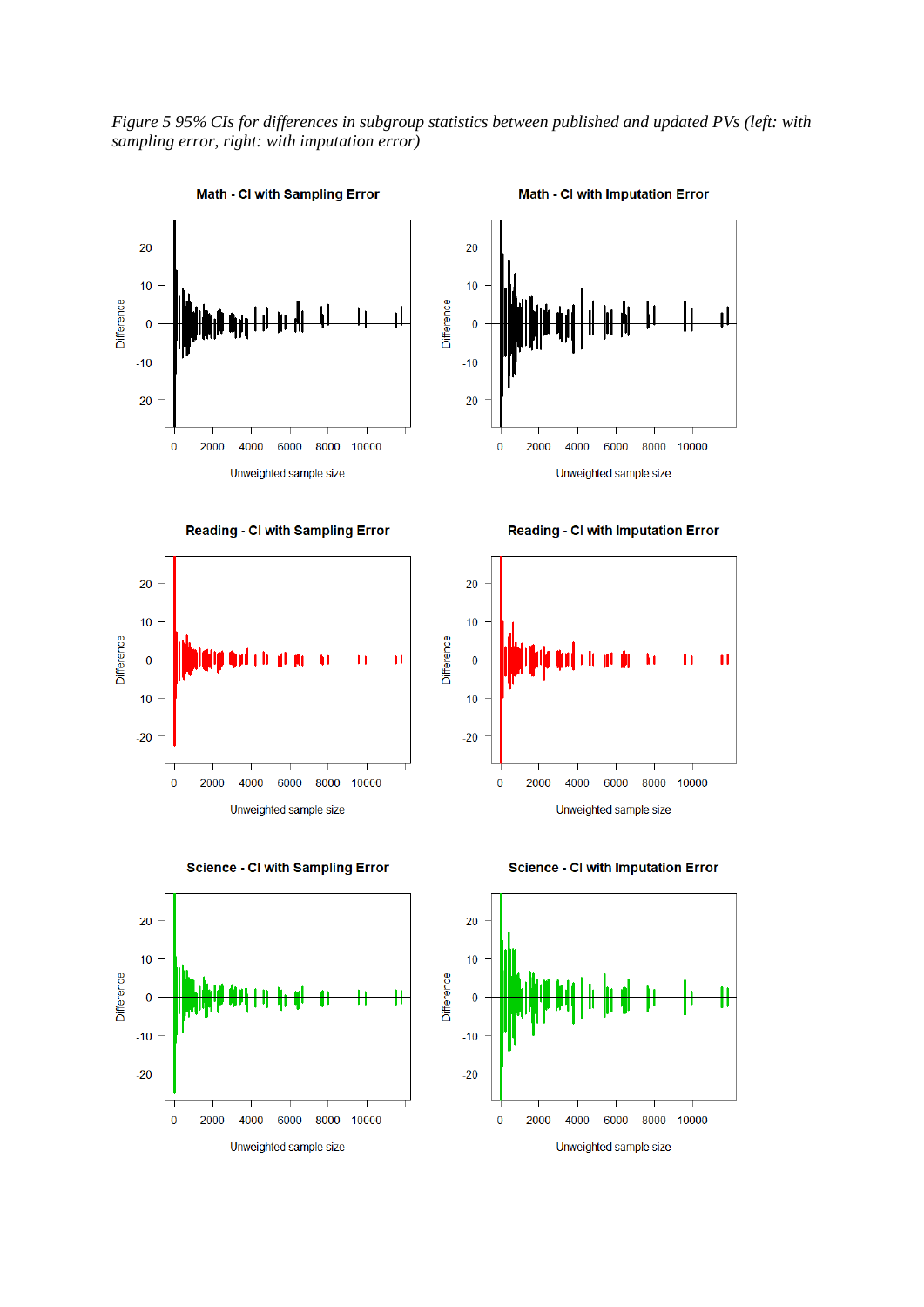Figure 6 show the relation between the updated person-level RT deciles and the published and updated PVs for a selected country/economy A. Even though the timing variables for this country were most affected, the pattern of relations with the PVs does not change drastically.



*Figure 6 Relation between updated RT deciles and published and updated PVs for a selected country/economy A*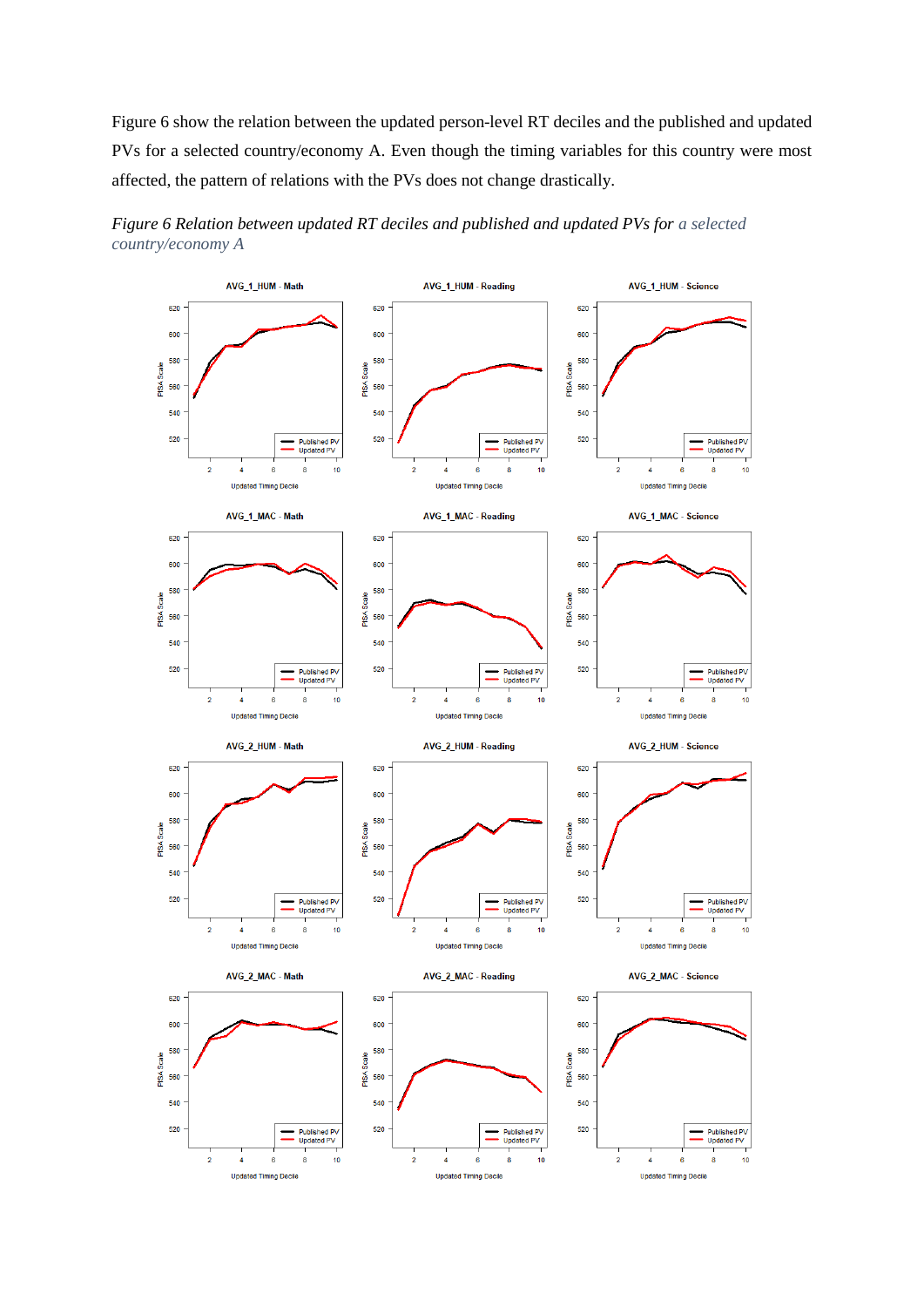Based on the findings of analyses with the newly calculated timing variables (*TT*, total time across all item visits) for a selection of countries from PISA 2018, it can be concluded that the impact of incorporating derived RT variables in the models on the generation of the plausible values is limited. Although some differences were seen in some statistics, these differences were generally within the margin of sampling and imputation errors of the published results. Given that our selection consists of countries/economies with large differences in timing variables and a reference country with small differences, it is expected that the results for other countries/economies will fall within the range of results found here.